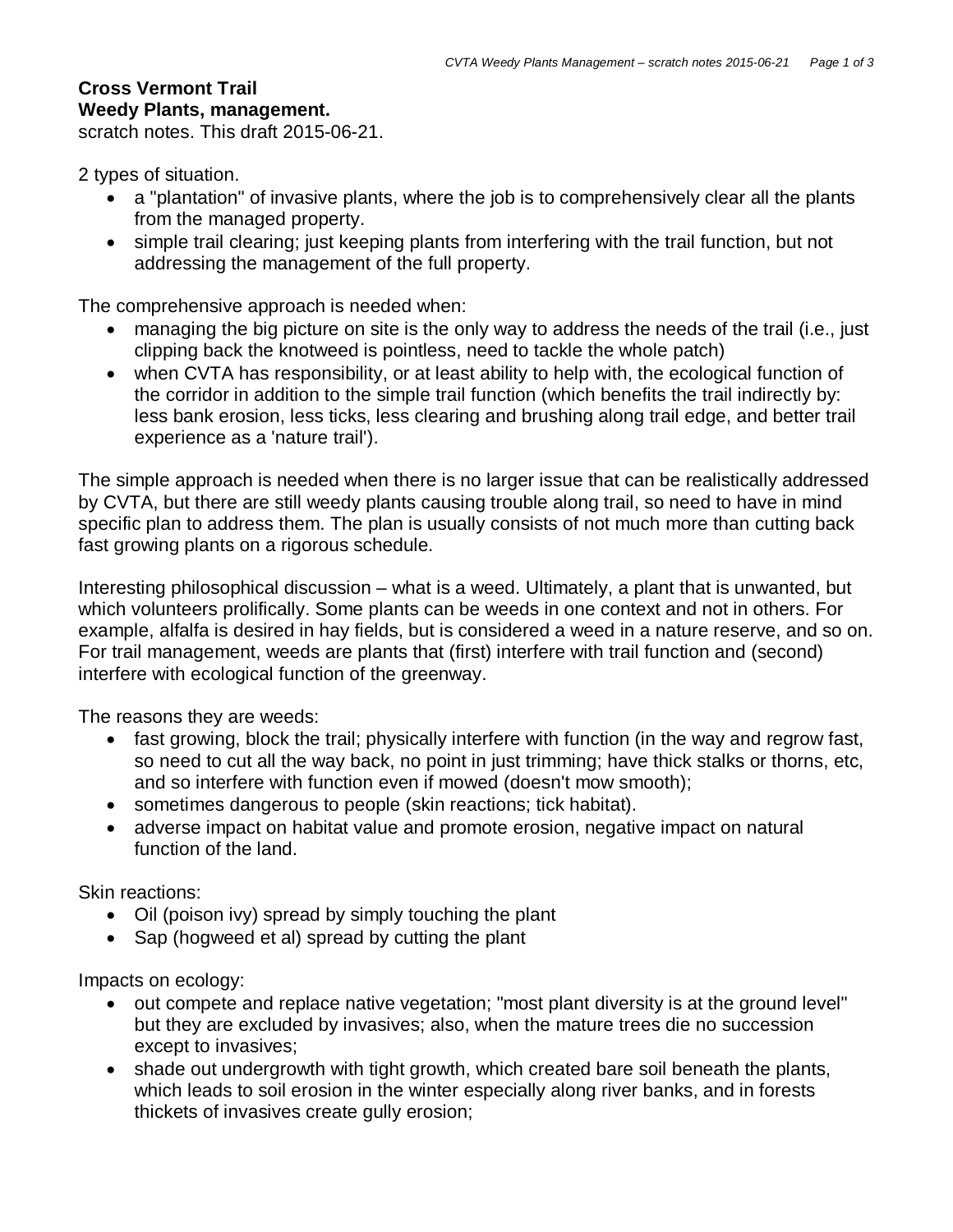- for wildlife, survey of general information suggest that in general invasives berries are attractive but not nutritious and so the animals spread the seeds but are not nourished by them; and also that nesting habitat is worse in invasives because predators can more easily get to nests when they are built on invasives;
- studies, by various State land management entities, posted online, show incidence of disease carrying ticks is many times greater in thickets of invasives, especially barberry.

To eradicate, exhaust the roots and exhaust the seed bank. This means repeated control for many years. If you only cut once then wait until it looks like there are a lot again to cut again, you wasted your time.

- ones that resprout from roots, will resprout over and over, need to return often enough that the roots don't get a chance to 'recharge' from a season of having foliage – in a concentrated area, these plants can be greatly diminished;
- ones that sprout from seed, new ones will come up as seeds deposited in previous years happen to hit upon favorable circumstances for sprouting – it may be never ending, as the seed bank may be essentially unlimited, however control measures can keep the invasives minimized to some degree.

When clearing, especially if disturbing the ground (like when pulling roots), cover the bare ground with leaf litter, etc, so that the disturbed ground does not simple provide a convenient place for immediate recolonization by other weeds.

Root sprouters, can be attacked by:

- for smaller plants, dig up entire root. Dispose of root so that it does simply resprout in a new location (hang in the air, put on pavement, bag it, etc)
- for larger plant, cannot get entire root. Sometimes OK to get part of the root, but for some (Knotweed) important to not dig up any roots, they will just resprout wherever you dispose of them.
- cutting and recutting until roots are exhausted
- herbicide applied to foliage, which is drawn to roots
- herbicide applied to cut stem, which is drawn to roots
- Cutting, or burning, to reduce size of plant, then when resprouts, apply herbicide (this is a way of using less total herbicide)
- Timing: Cutting, repeatedly during each year. Herbicide, seems to recommend generally during the Fall when resources are being drawn to the roots.

Seed reproducers: simply cut early in the year before they set seed, return every year. Or herbicide same as for root spreaders.

Another form of spreading is by "layering" – when branches lean over and root into ground. This doesn't have bearing on the control method. But it is another reason the plants are weeds, as it results in dense thickets that colonize into the trailway aggressively.

Note, no information found suggests any of the common invasives along Cross Vermont route will sprout from "stem cuttings". So care is taken to not spread the plants by spreading the cut roots or the seeds, but the simple cut stems can be left on the ground to rot. (Though in some cases, certainly in the case of Chervil, the immature seeds will continue to ripen to completion even on a cut stem, so cut stems with unripe seeds on them need to be disposed of as seeds.)